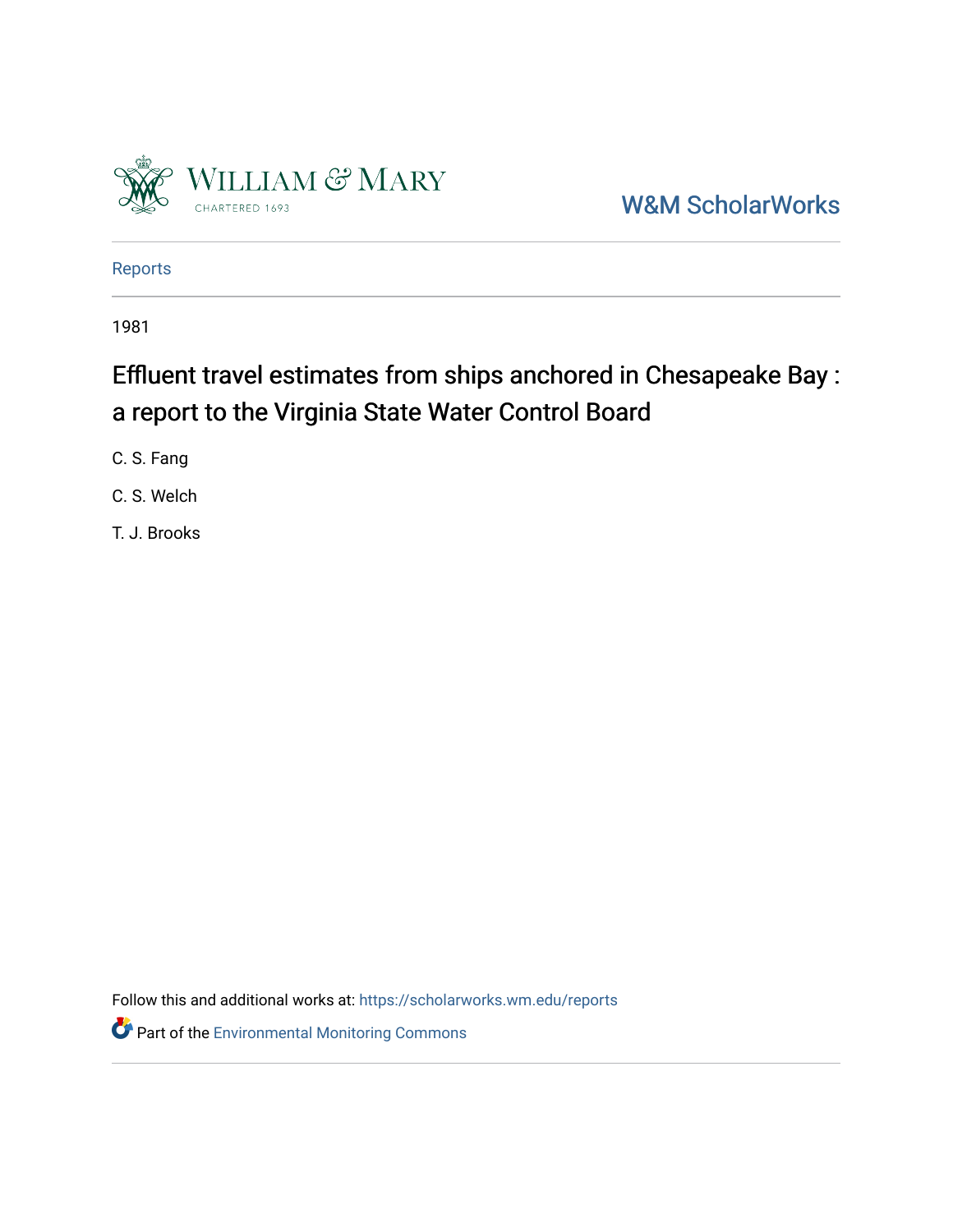Contract 460



## EFFLUENT TRAVEL ESTIMATES FROM SHIPS ANCHORED IN CHESAPEAKE BAY

 $by$ 

C. S. Fang C. S. Welch T. J. Brooks

> A Report to

The Virginia State Water Control Board

Virginia Institute of Marine Science Gloucester Point, Virginia 23062

March 19, 1981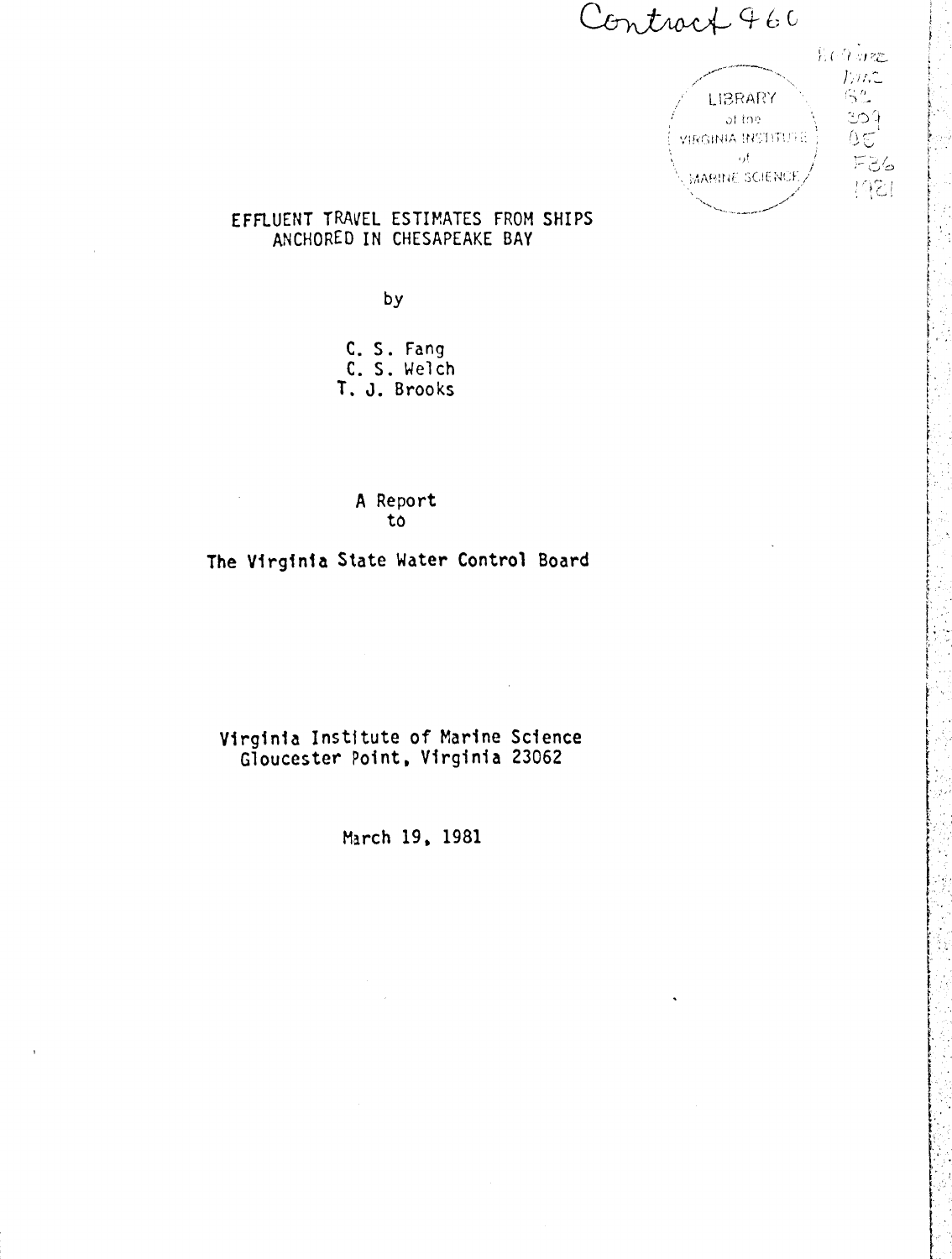Effluent Travel Estimates from Ships Anchored in Chesapeake Bay

#### 1. Introduction

As the world demand for coal has increased, the number of colliers arriving at Hampton Roads, Virginia, to load coal has exceeded the ability of the port to supply the demand. As a result, a substantial backlog of ships waiting to load coal is presently taxing the anchorage capacity of the harbor. A recent estimate is that 130 ships are waiting about 38 days each for their turn at the loading facilities. In addition to the anchorages tn Hampton Roads and the lower James River, new anchorages have been opened to accomodate these ships, one on the southern side of the Chesapeake Bay entrance, off Lynnhaven and the other to the west of Cape Charles. Each of these ships. in maintaining a crew aboard, prodaces waste materials of several varities which are mixed with the water surrounding the vessel as it lies at anchor. In order to estimate the impacts which this effluent may have on the various aspects of Chesapeake Bay, it is first necessary to estimate the motion of the effluents subsequent to leaving their ships. This report, based on previous experimental work in the region, is intended to provide such an estimate. 2. The character of currents in the region of interest The lower Chesapeake Bay and Hampton Roads are both parts of moderately stratified. coastal plain estuaries. The currents which may be expected to carry various materials away from the anchored fleet of colliers are a mixture of tidal currents, estuarine circulation cells. and wind-driven currents. The tidal currents are the strongest, so the areas 1n question generally experience the semi-diurnal alternation of two ebb, two flood currents each lunar day of 24.8 hours. While this alternating current has the greatest strength, it.

**International Property** 

f the contract of the contract of the contract of the contract of the contract of the contract of the contract of the contract of the contract of the contract of the contract of the contract of the contract of the contract o **International Property** ! I ! I I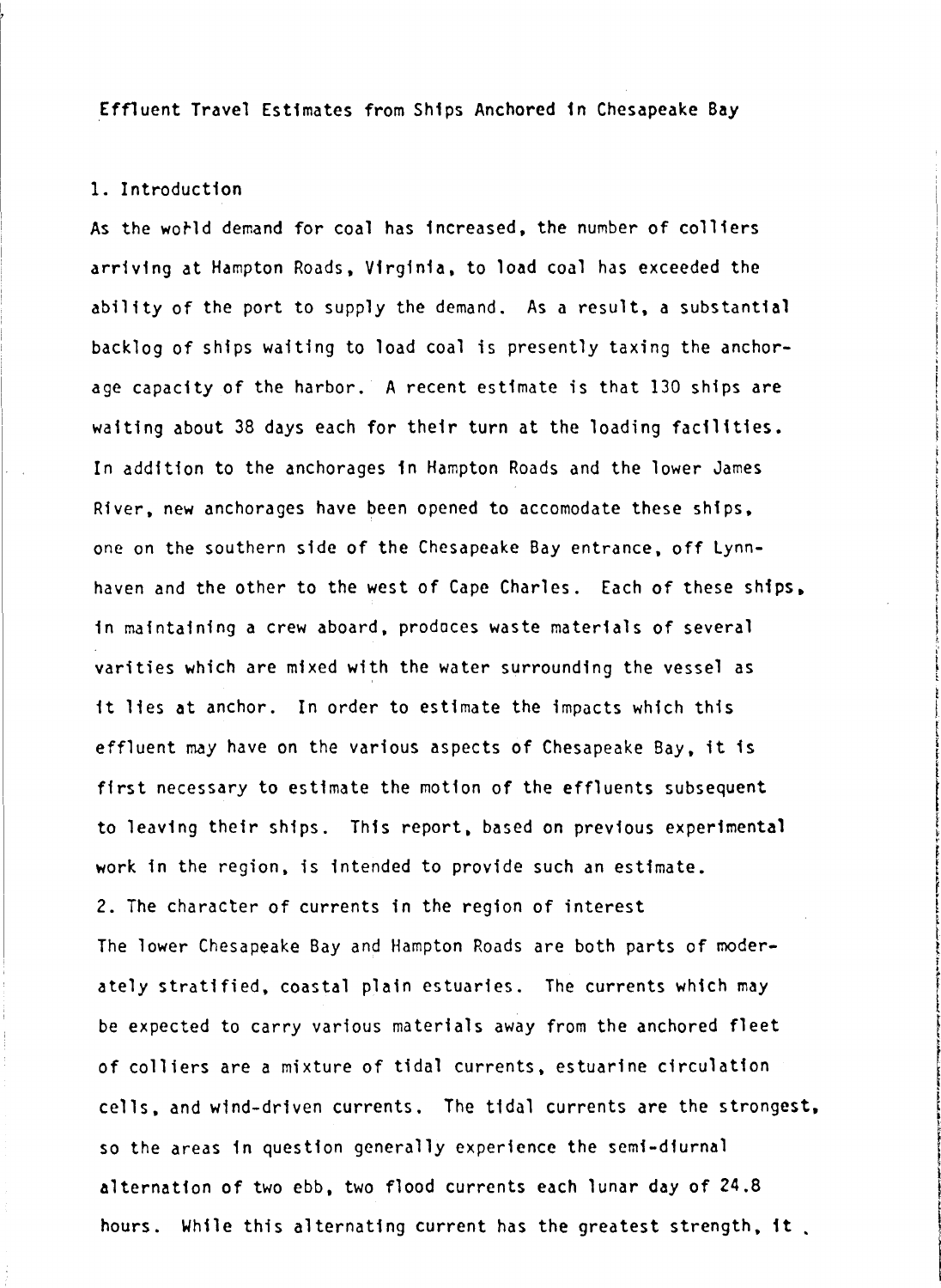produces no net flow. Over **a** time period of several days. weaker parts of the total current account for the greatest part of the total motion of water which has originated at a given point. These portions, the estuarine and wind-driven parts, then become responsible for the ultimate destination of the effluent from the anchored ships. The estuarine flow, relatively slow and steady, varies over periods of weeks in response to variations in fresh water flow from the rivers debouching into Chesapeake Bay. The wind-driven flow. particularly near the surface, responds within hours to changes in the local wind. As a result, it can be predicted, or charted. only to the extent that the local wind can be predicted  $-$  generally only a few days ahead at best. Because of the variety of driving agents. the charts prepared for this report are of three kinds: Tidal Excursion Estimates. Hean Surface Current Estimates. and Wind-Driven Current Corrections. The Tidal Excursion Estimates are prepared separately for Hampton Roads and the Lower Chesapeake Bay. A chart for mean surface circulation is prepared only for the Lower Chesapeake Bay, **a** single estimate being prepared for Hampton Roads. Finally, wind correction magnitude vectors are added to the Tidal Excursion Estimate Charts so that the wind component can be included as needed.

3. Tidal Excursion Estimates

The estimates for tidal excursion are shown for Hampton Roads in Figure 1 and for the lower Chesapeake Bay in Figure 2. In figure 1. the limits of the anchorage area were estimated from anchorages for large vessels marked on Chart C&GS 400. The limits for the tidal excursion were obtained from data and analyses in Neilson (1975). Welch and Neilson(1976), Fang (1972), Kuo and Jacobson (1975), and Munday. et ~(1975). The significance of the limit **attained** during one tidal cycle is that within this area, effluent from the anchorage

 $\hat{\mathcal{L}}$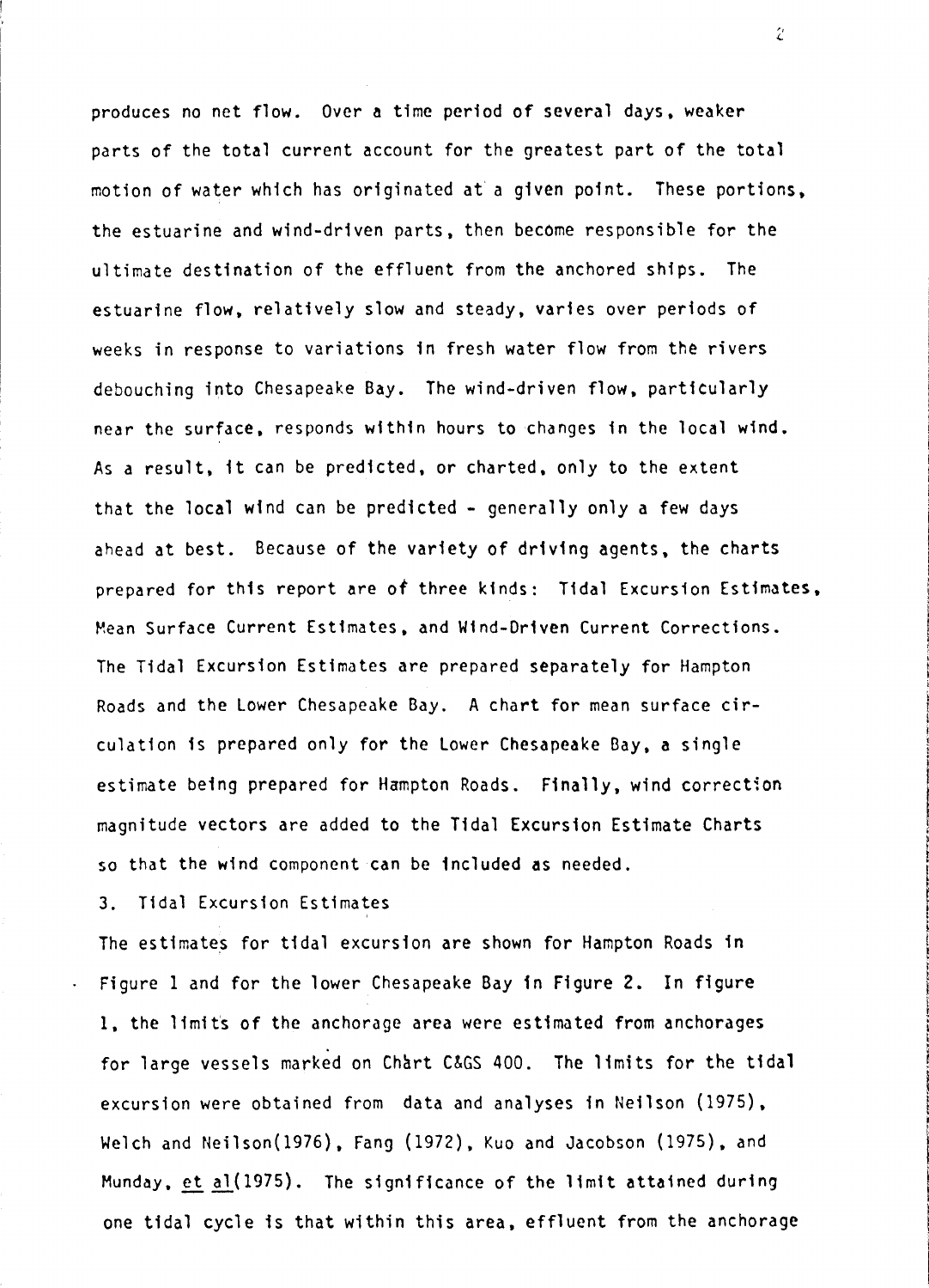Figure 1. Tidal Excursion Limits for the Anchorage in Hampton Roads. The dashed line shows the limit which can be reached within a period of 6.2 hours for water passing ships within the indicated anchorage. Such water is not expected to pass these boundaries for another 12 hours.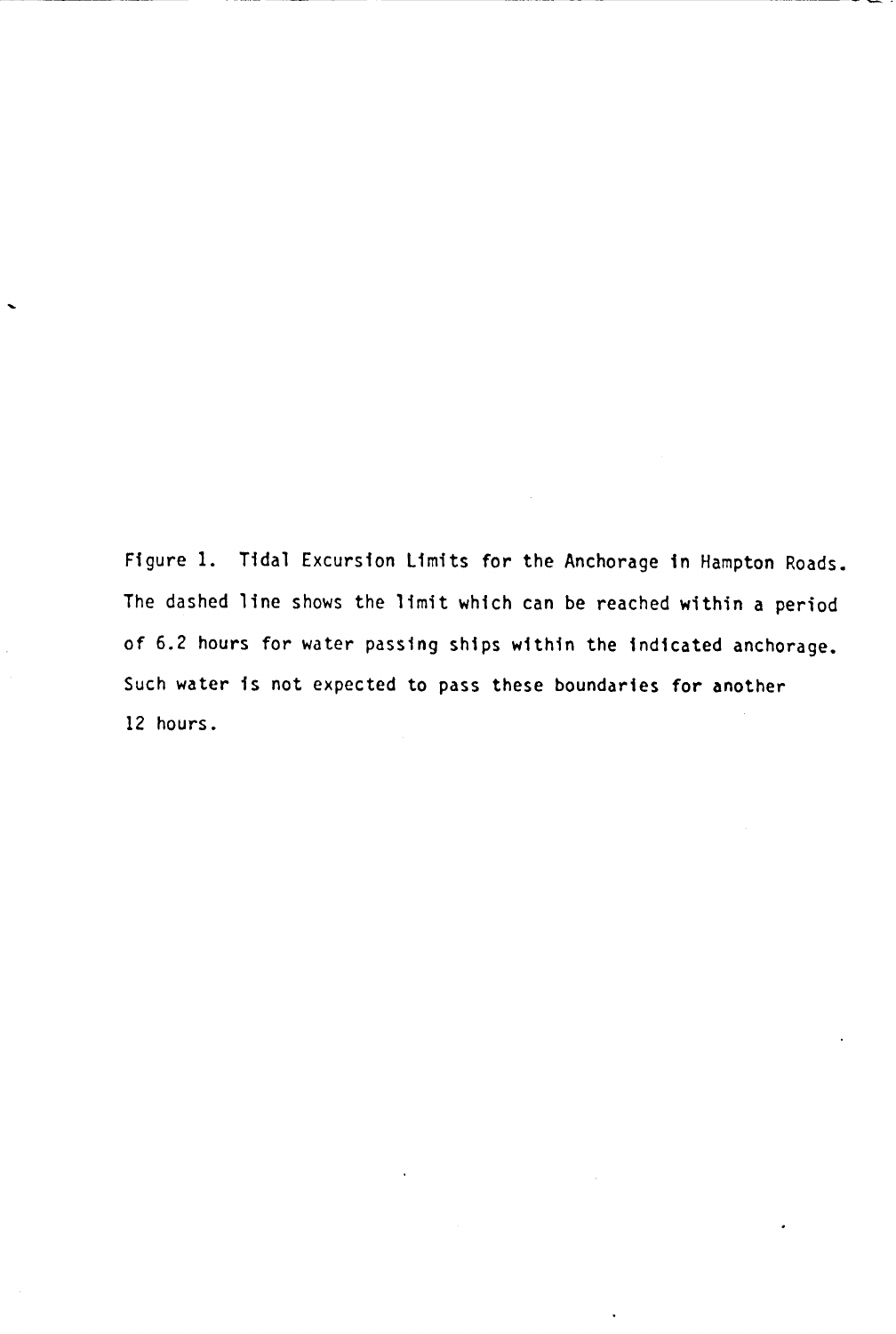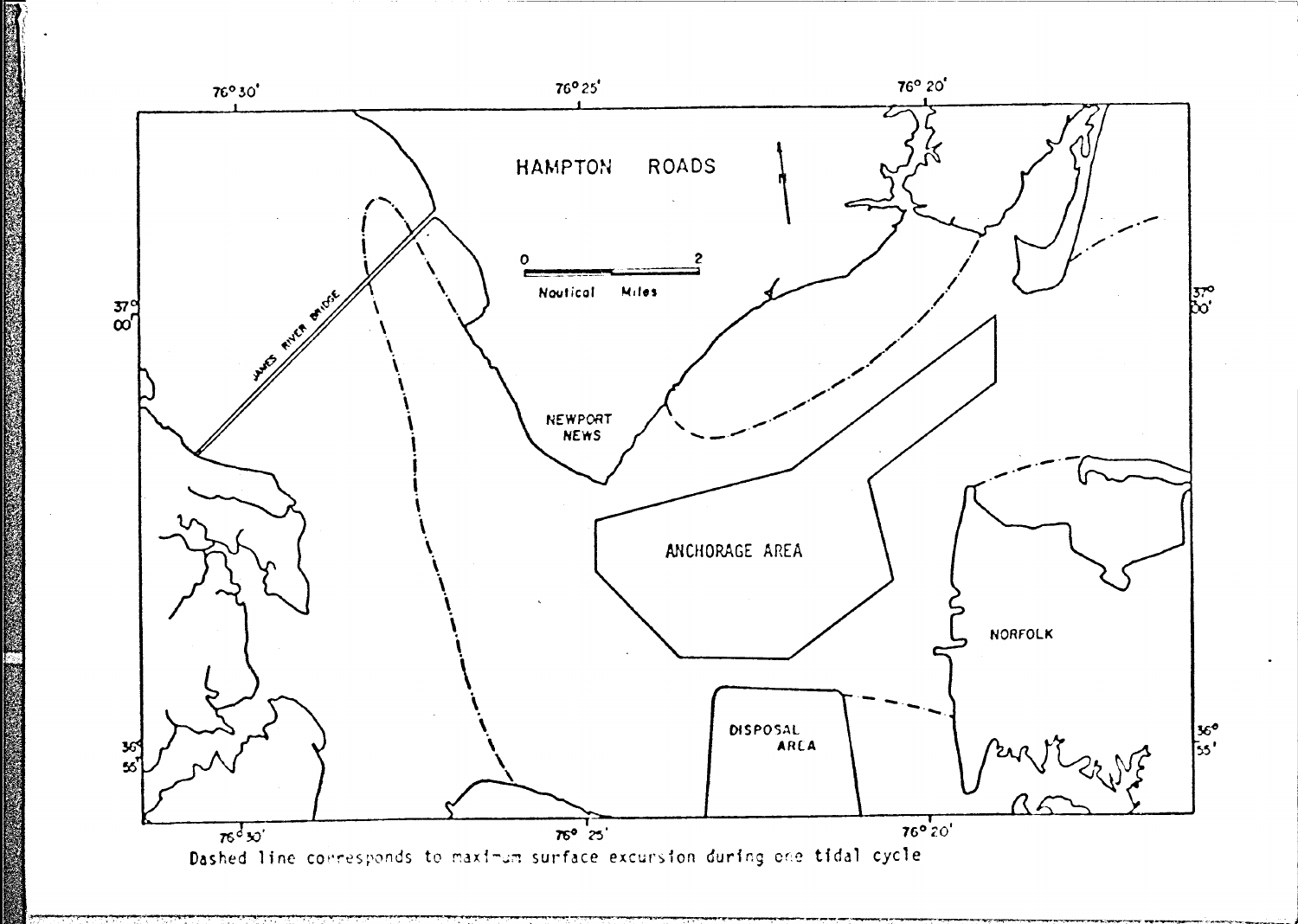area can be carried by the high speed tidal current. Thus, within the maximum excursion area, relatively new effluent (less than 6.2 hours after discharge) can be found. Outside of this area, effluent must be carried by the generally slower estuarine or wind-driven currents, and thus can be expected to be older. Indeed, material should not cross the dashed limit until nearly 18 hours have elapsed since discharge. On figure 1, it is seen that the western shore of the James River, the Hampton Flats region and much of the Elizabeth River are outside the area where new effluent is expected to be found.

In the lower Chesapeake Bay, the amount of analysis that has been done is much less than in Hampton Roads. Hence, a more formal analysis was undettaken, the results of which are presented in Figure 2. In this figure, the southernmost anchorages were obtained from the 1979 issue of the United States Coast Pilot . (NOAA/NOS.1979). The listings for the new anchorages were not given in this document. so they were estimated from personal observations of the waiting coal fleet and informal reports. They are subject to error for this reason, although we believe them to be substantively correct. The currents applied to these anchorage positions are obtained by interpolation of values in the Tidal Current Tables (NOAA/NOS, 1981) to the positions of the corners of the estimated anchorages. Except **near**  Cape Henry, where a curve was required to keep the calculated effluent from crossing a land boundary, the resulting estimates seem not to be subject to substantial error due to curvature of flow, for the scale of the changes in the flow pattern appears to be larger than the calculated excursions. The excursion calculations were made for mean tidal conditions. If they are applied to spring or neap tides,

3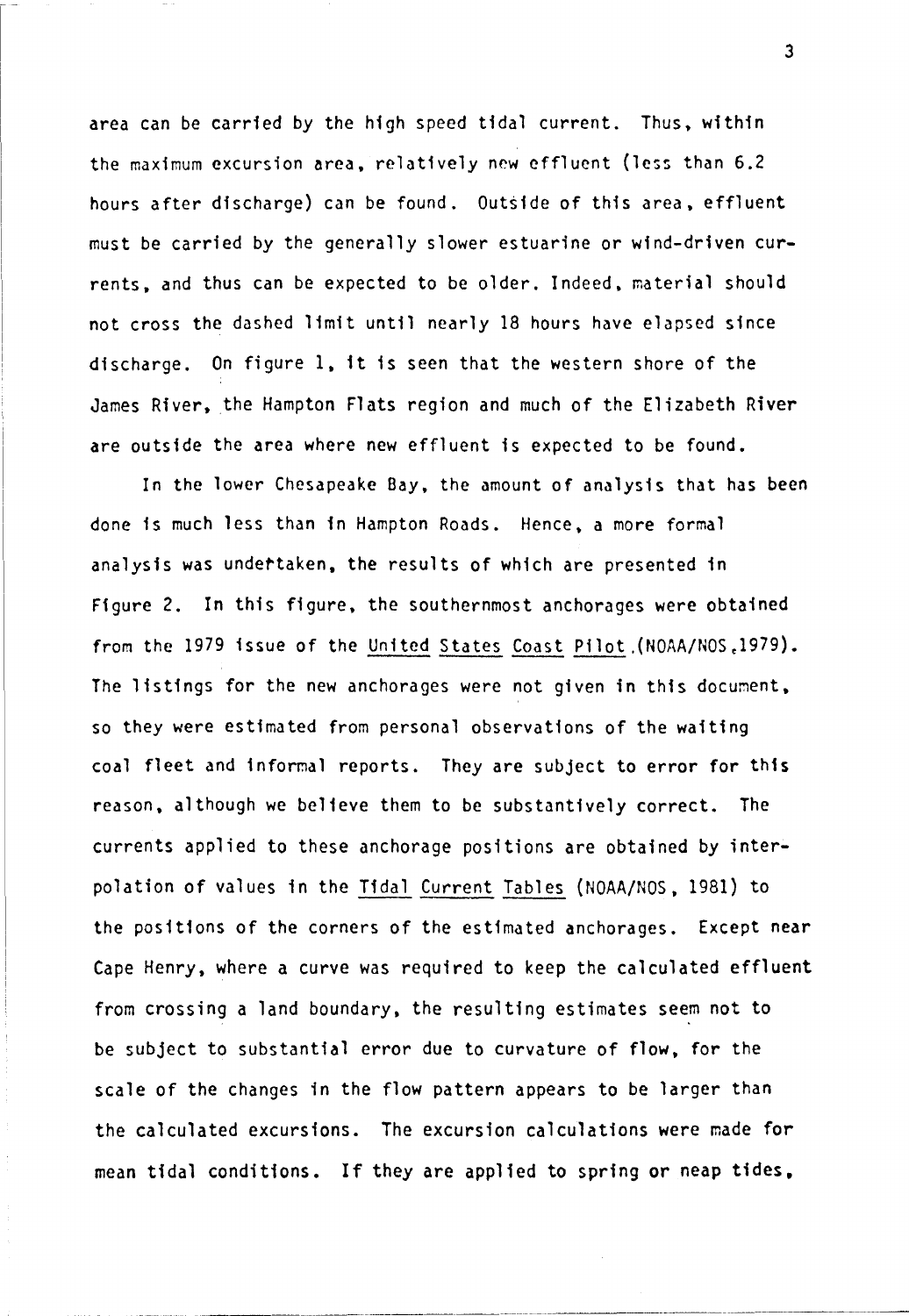Figure 2. Tidal Excursion Limits for the Anchorages 1n the Chesapeake Bay Entrance. The dashed lines show the limit which can be reached within a period of 6.2 hours by water passing ships within the indicated anchorages due to tidal motion alone, Such water 1s not expected to pass these boundaries for another 12 hours. The anchorages are shown as, enclosed solid lines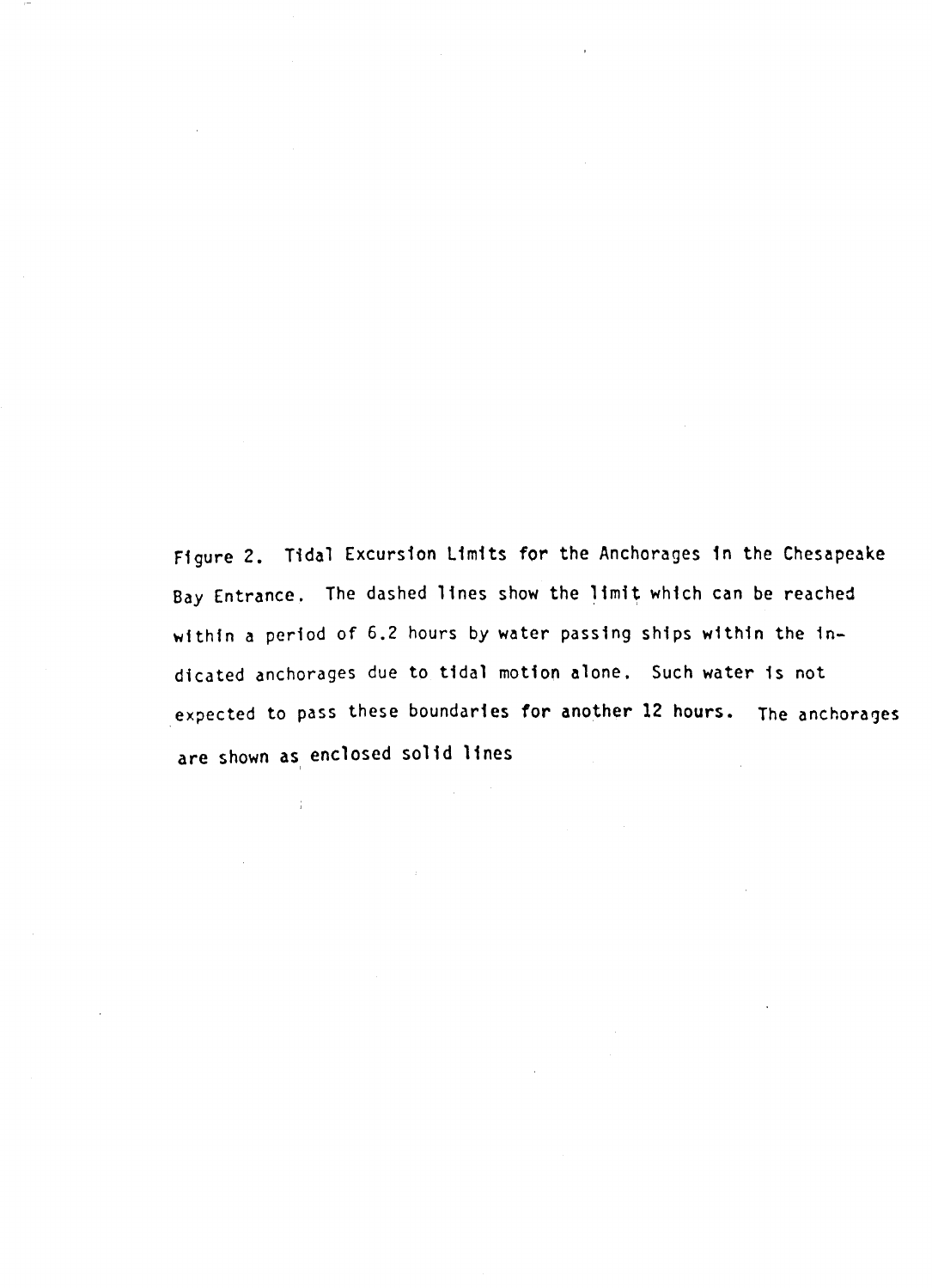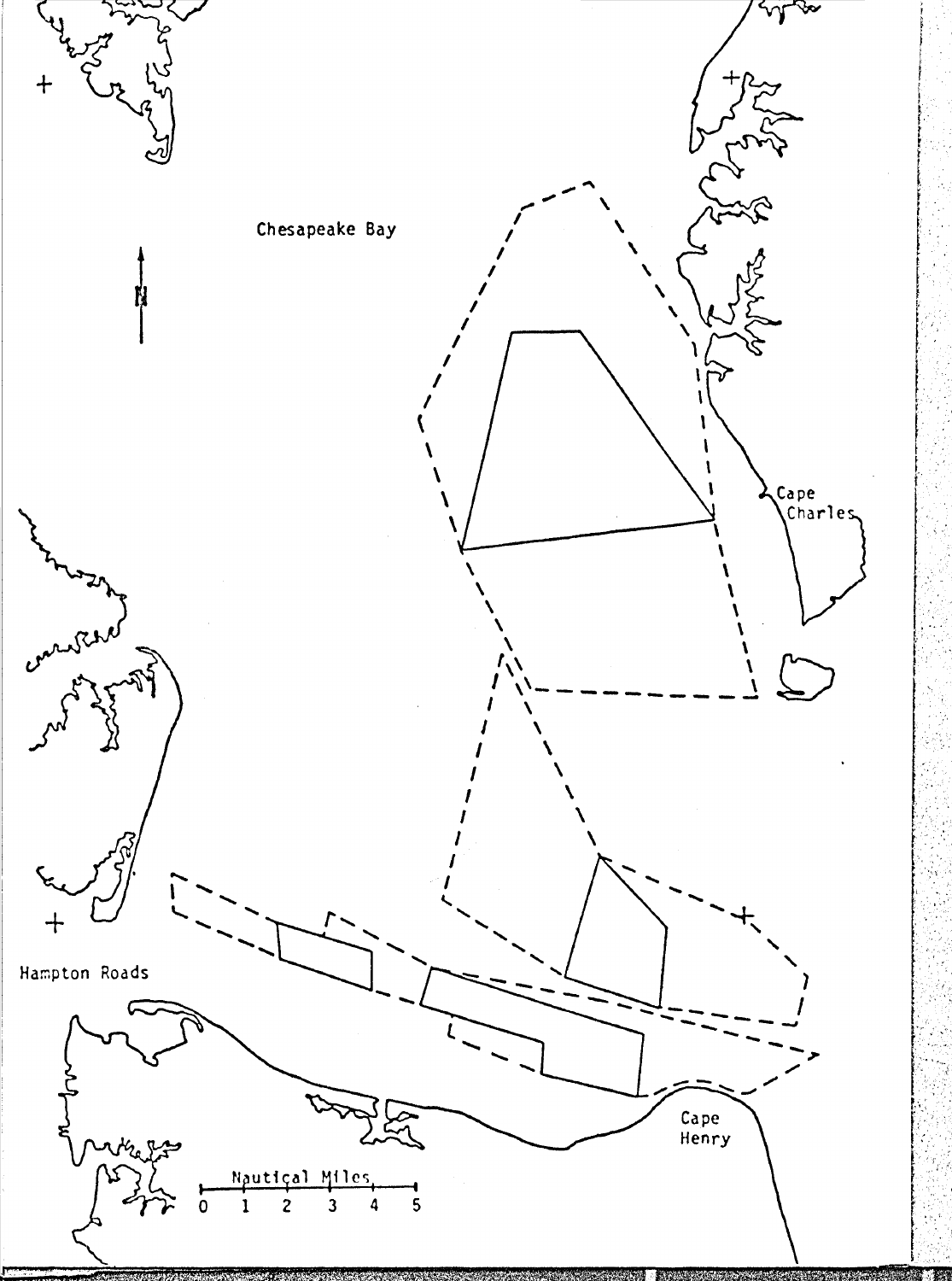they should be adjusted accordingly.

4. Hean Current Estimates

Estimates for mean values of surface currents in the study **area**  are not so plentiful as those of tidal currents. This is because difficulty of measurement increases and user interest decreases in proportion to the amount that the mean values are smaller than the tidal velocities. The estimates which have been made are presented as excursions over a period of 24 hours in figure 3. In this figure, a surprisingly large inflow is estimated as the average current in the northern part of the Bay entrance. This value is an intermediate value from those reported by Mason (1970) for bottom currents in the northern Bay entrance. The rationale for applying bottom measurements to surface currents, in spite of the qualitative warning given by Mason (1970) is that Boicourt (personal communication) has reported that the major stratification leading to estuarine circulation breaks the surface in the lower Bay. The author has also noticed on several occasions that the water on the northern part of the Bay Entrance is frequently less turbid than that to the south, suggesting an oceanic origin. The flow boundary indicated for the northern part of the Bay is placed where the the estuarine pycnocline is supposed to break the surface. To the south, mean speed estimates are constructed by attributing the difference in mean flood and ebb speeds in the Tidal Current Tables to a mean current, rather than tidal  $\cdot$  asymmetries. For the mouth of the James River, a value from among those 1n Nichols (1975) 1s chosen. The southern of the two flow boundaries is placed where a color boundary is frequently seen in aerial photographs of the Lower Chesapeake Bay. It distinguishes water originating in the James River from that of more northerly sources.

**International Contract of the Contract of the Contract of the Contract of the Contract of the Contract of the Contract of the Contract of the Contract of the Contract of the Contract of the Contract of the Contract of the In the light** line and the light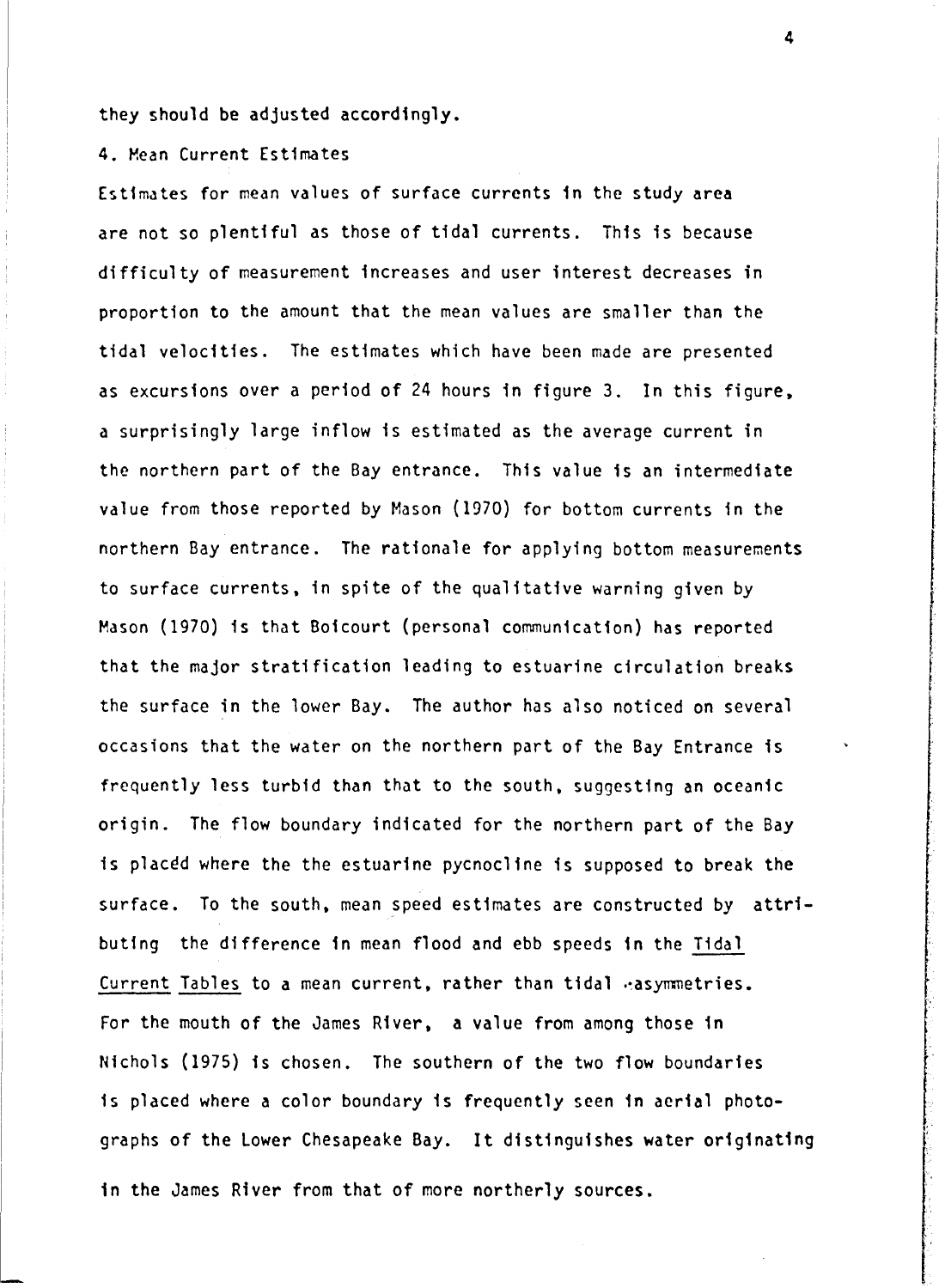Figure 3. Mean Currents and Flow Boundaries in the Lower Chesapeake Bay. Flow boundaries between entering and exiting water as well as between James River water and Bay proper water are indicated. The arrows represent excursions of water in a period of 24 hours.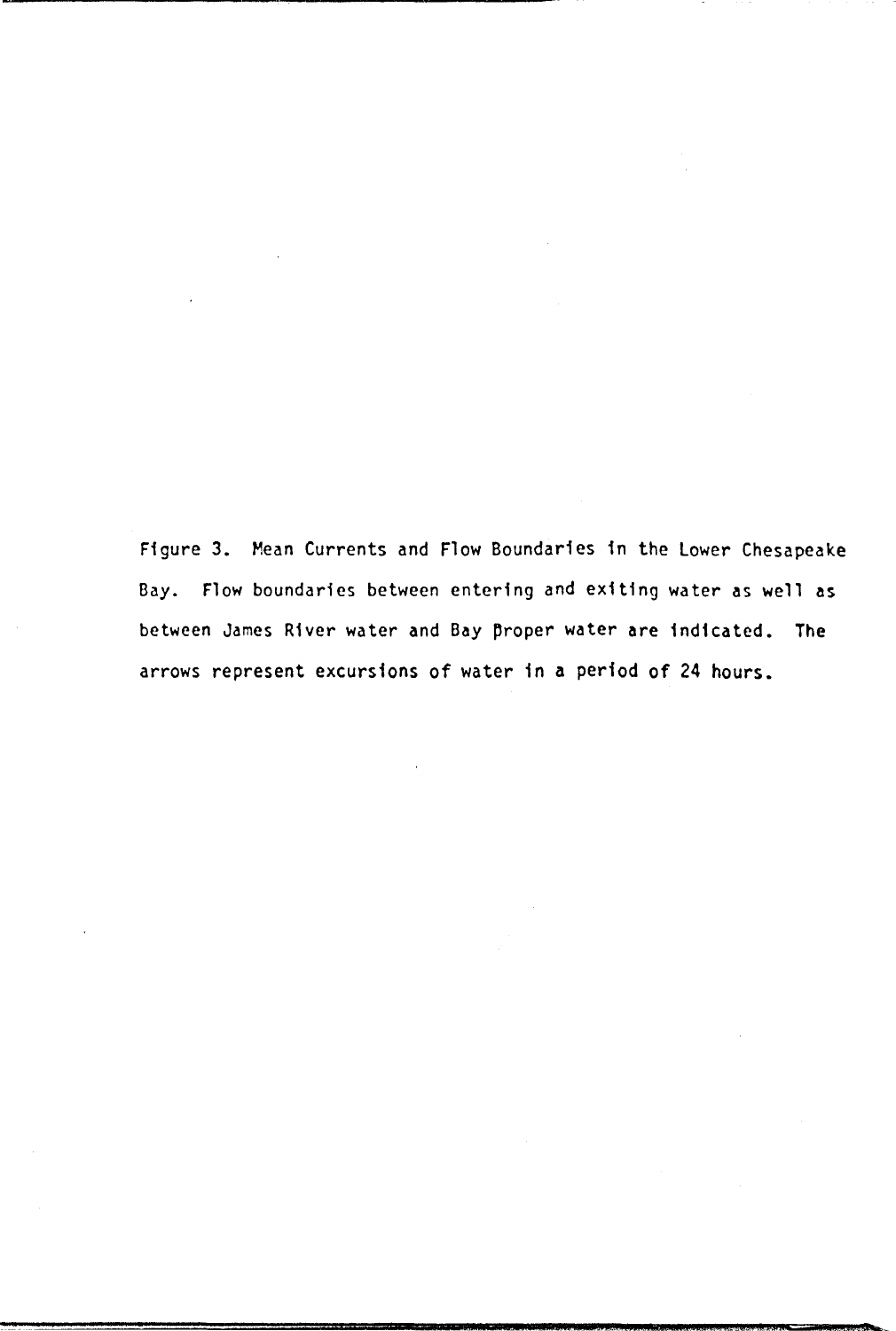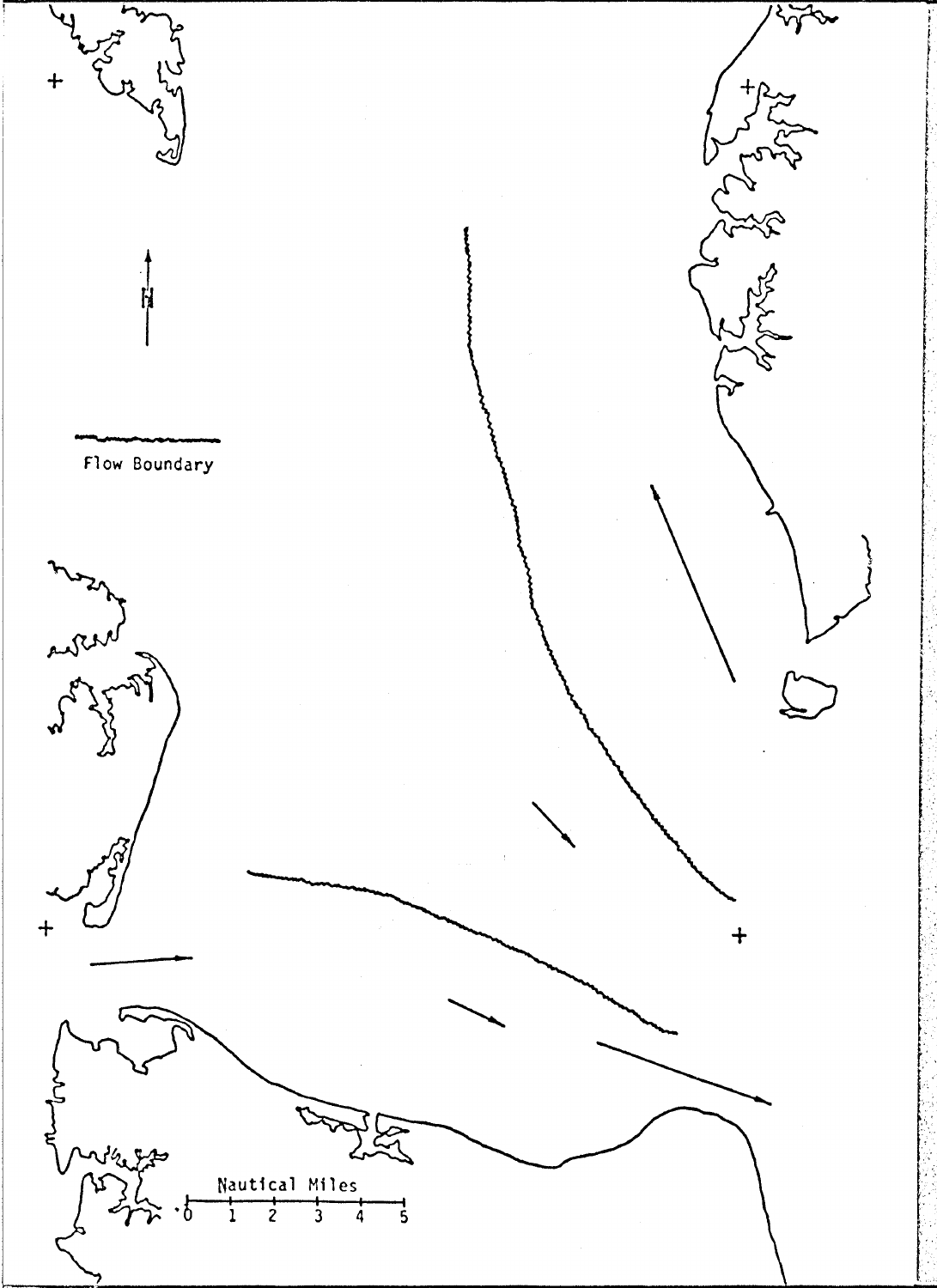### 5. Wind Driven Currents

The estimate of wind driven currents has been taken from Kiley (1980). who worked on wind-driven currents in the York River. He found that the surface current in the York tended to travel in the direction of the wind at a speed of 2.4% of the wind speed. Other estimates **of**  wind-driven currents have obtained values of 3%. but Kiley was working in a coastal plain estuary rather than in the open ocean, so the lower value is plausibly more applicable to the study region. Even with the lower value of wind-driven current. the importance **of**  wind is shown in figures 4a and 4b, for which wind excursions are estimated for comparison with the Hampton Roads and Chesapeake Bay Entrance charts respectively. The lengths of the wind correction arrows are the excursions due to wind driving which are expected over a period of 12 hours, **a** period over which the wind may frequently be ' nearly constant.

To illustrate the affect which winds can have on the spread of effluent originating from one of the anchorages, the tidal excursion limits have been widened by the 12 hour wind excursions in figure Sa for Hampton Roads and Sb for Chesapeake Bay Entrance. The wind speed used in the example is 10 knots and the direction has been chosen to give the largest travel in each direction. In the case of Hampton Roads, the maximum excursion area is increased to include nearly all of the area, while for Chesapeake Bay Entrance, the excursion region becomes continuous across the Bay mouth.

5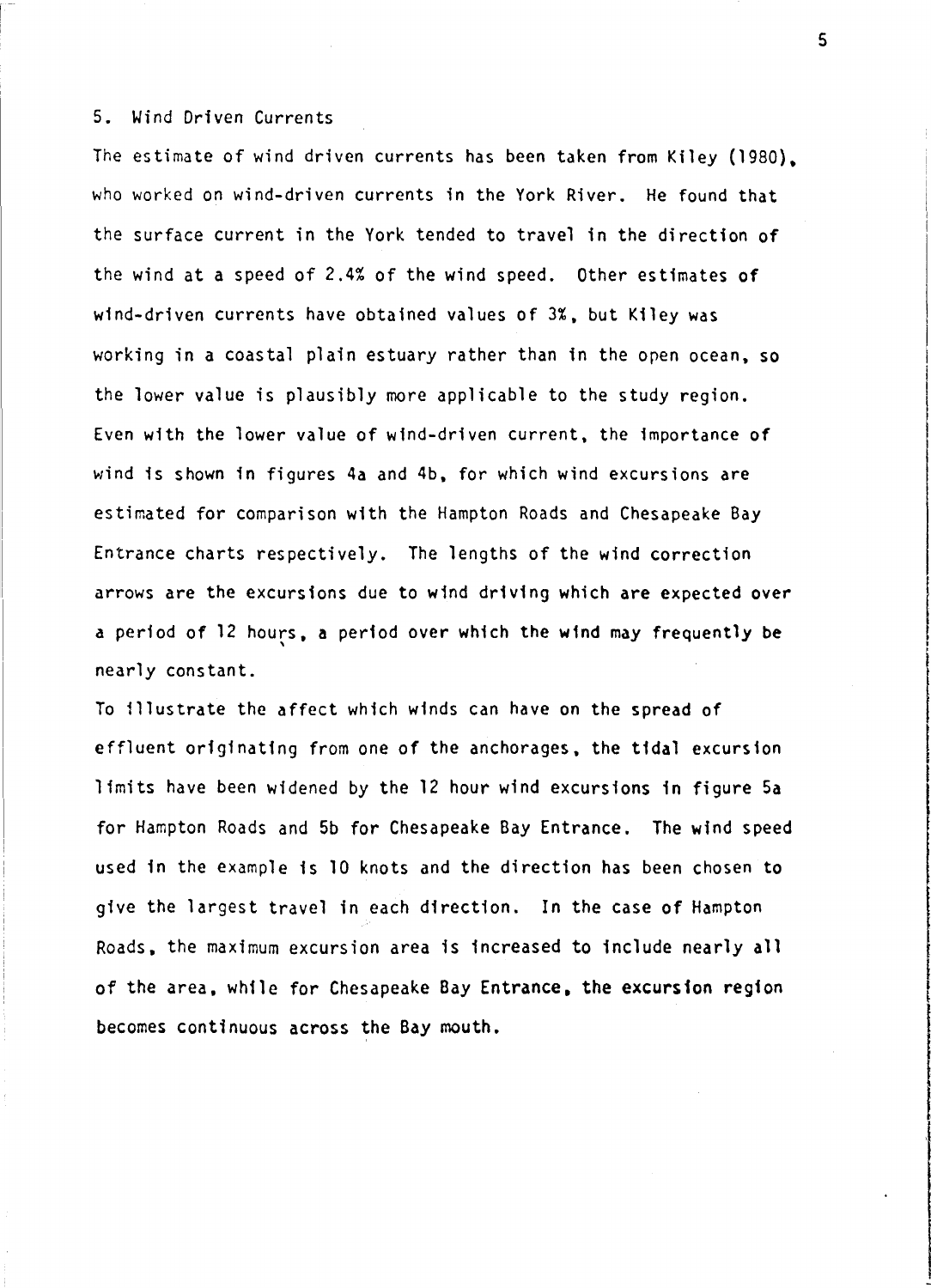# 6. Summary and Conclusions

Estimates of excursions which might be made by effluents released from colliers waiting to load coal at Hampton Roads show that tidal **alter**nating currents, estuarine circulation currents and wind drift currents can all play a role in determining the locus at which environmental impact might occur. Charts are provided from which estimates can be made in particular cases.

6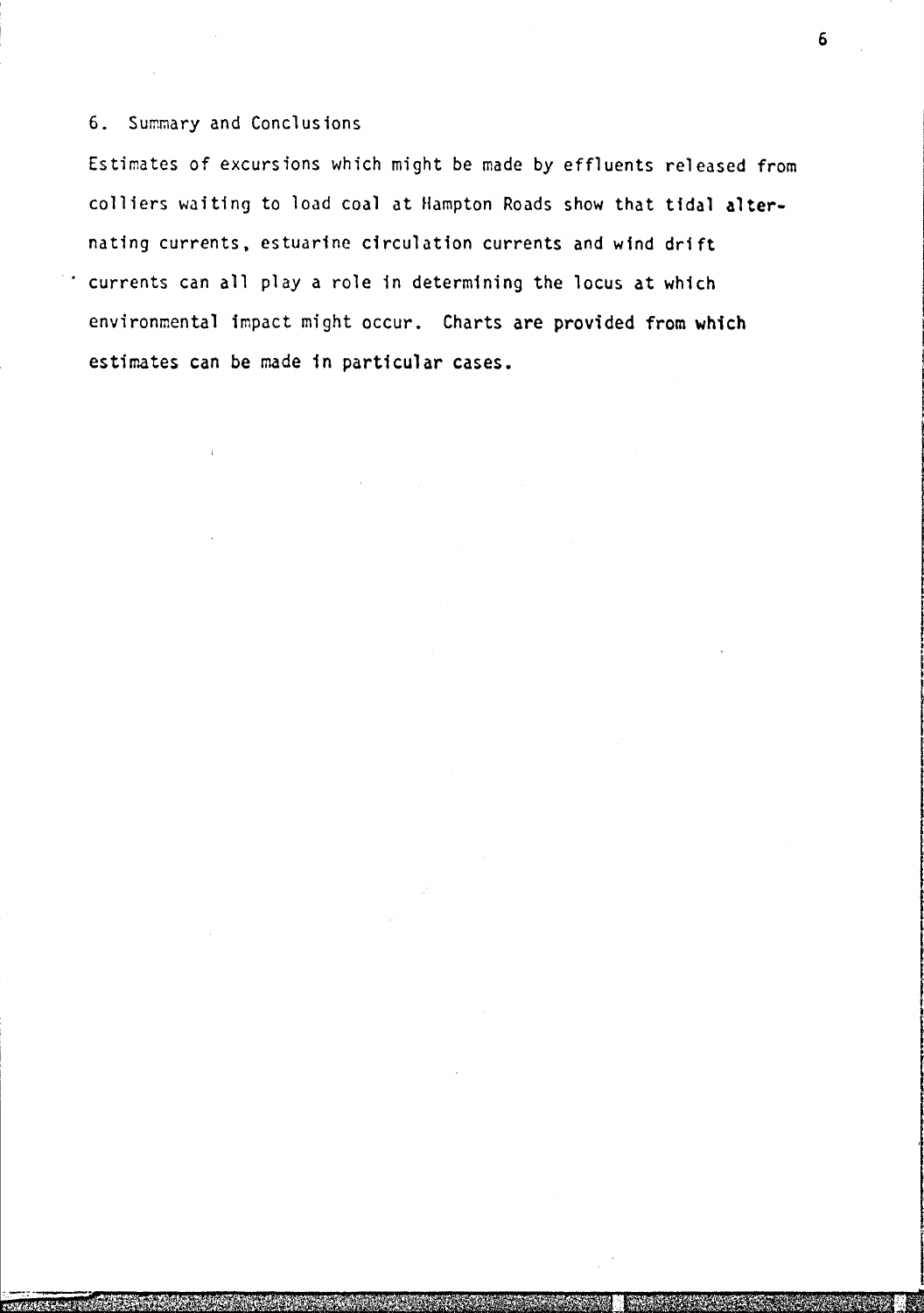Figure 4a. Distances of wind-driven excursion in a period of 12 hours. Distances shown are comperable to those in Figure 1 for the indicated wind speeds

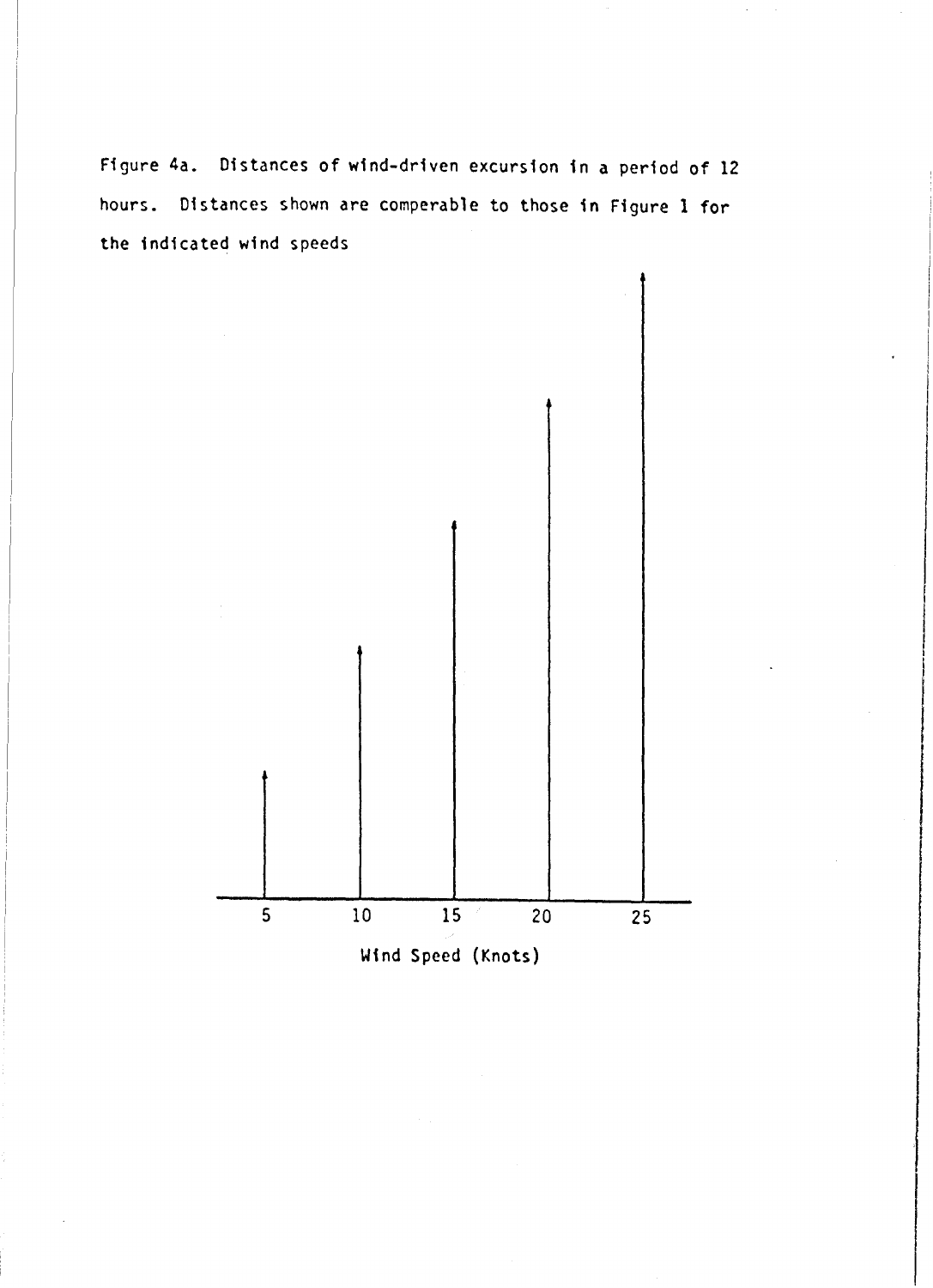Figure 4b. Distances of wind-driven excursion in a period of 12 hours. Distances shown are comparable to those in Figure 2 for the indicated wind speeds.

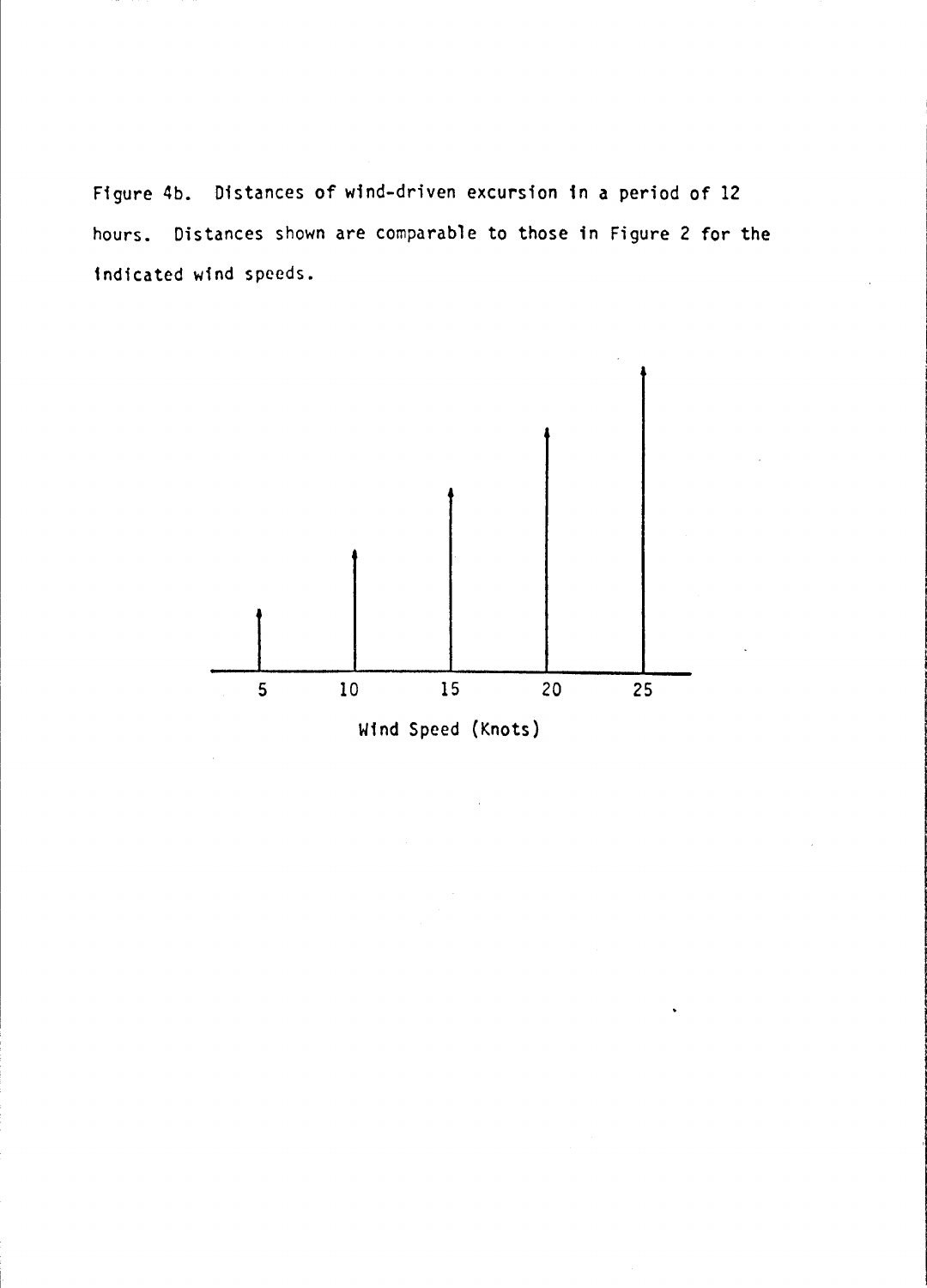Figure 5a. Boundary of maximum excursion of water originating in the anchorage due to the maximum tidal excursion and a 10 knot wind from the worst case direction for a period of 12 hours in Hampton Roads. Note that nearly all of the area of Hampton Roads lies within the boundary.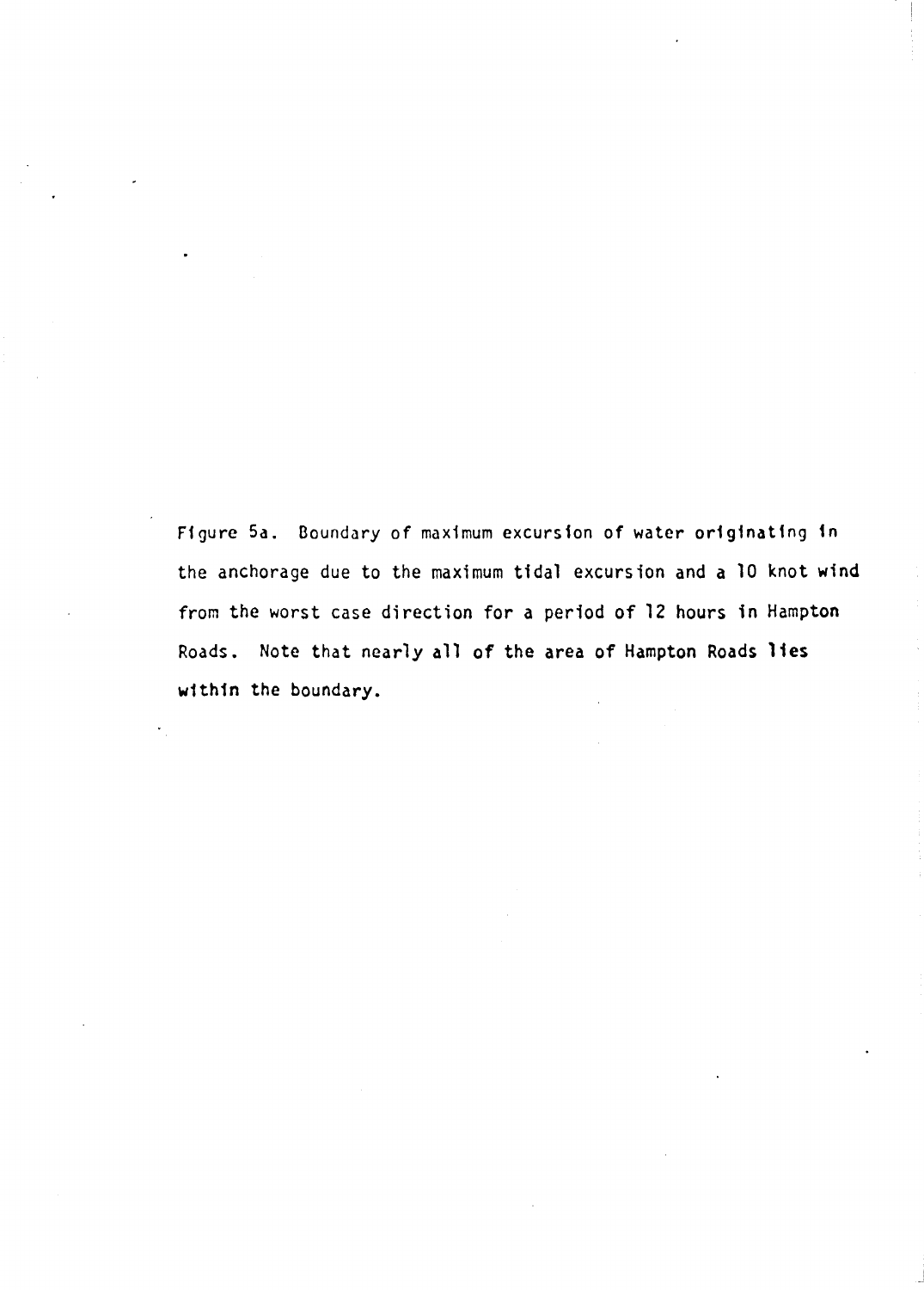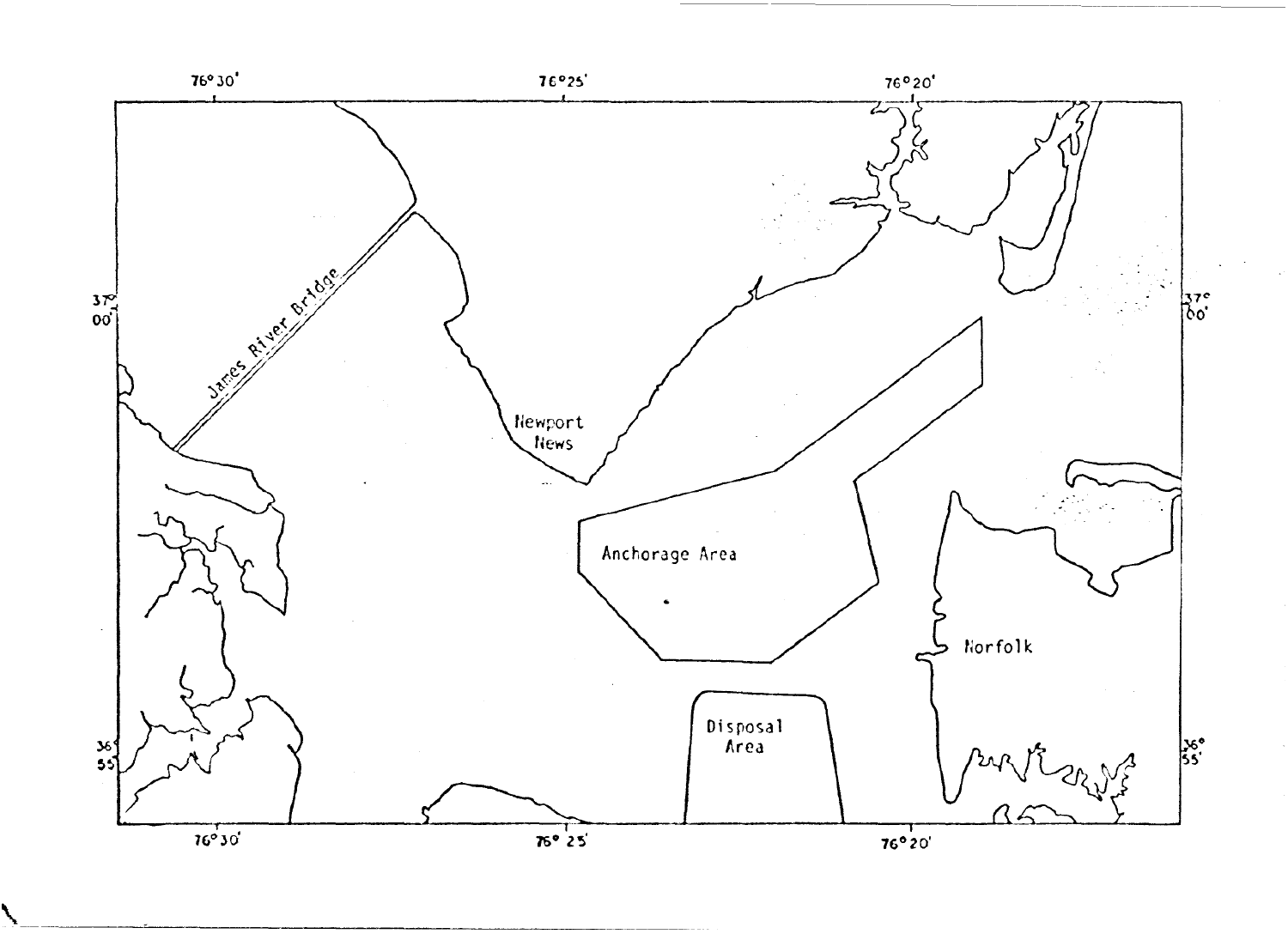Figure 5b. Boundary of maximum excursion of water originating in the anchorages due to maximum tidal excursions and a 10 knot wind from the worst case direction for a period of 12 hours in the Chesapeake Bay Entrance. The zone of possible impact in this **case**  11es across the entire Bay mouth.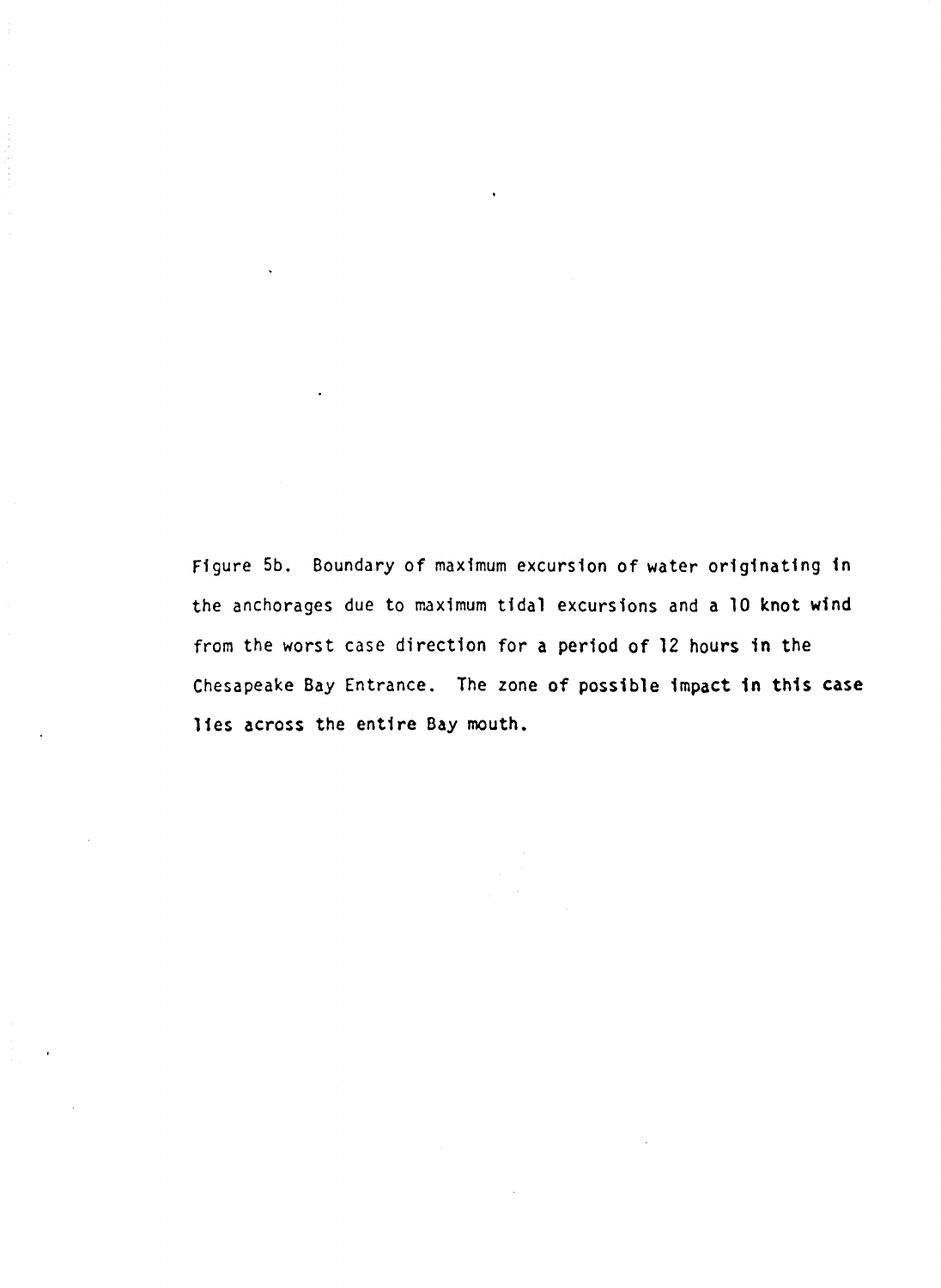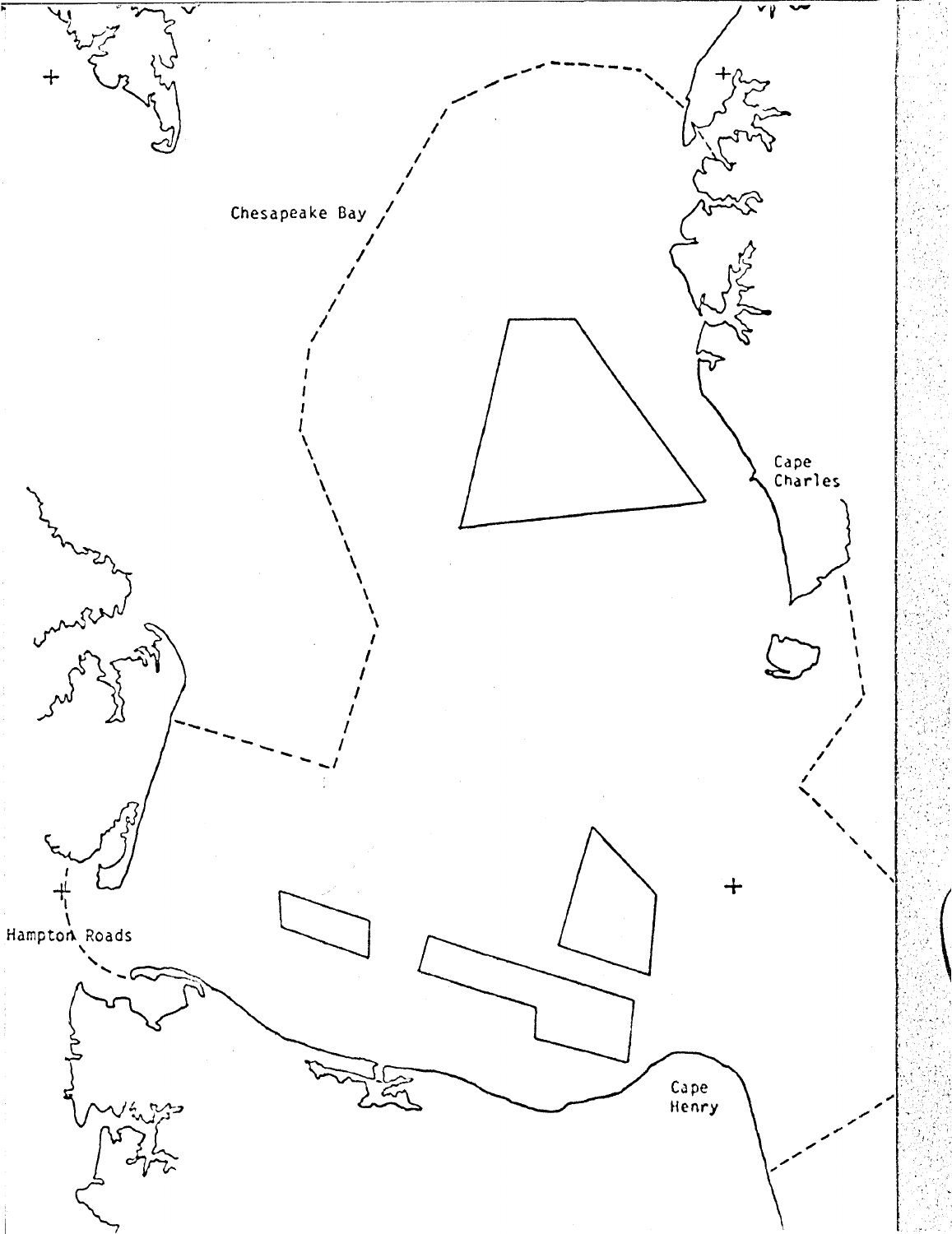#### REFERENCES

- Fang, C. S., Principal Investigator, August, 1972. "Physical and Geological Studies of the Proposed Bridge-Tunnel Crossing of Hampton Roads near Craney Island", Special Report in Applied Marine Science and Ocean Engineering No. 24, Virginia **Institute**  of Marine Science, Gloucester Point, Virginia 23062.
- Kiley, K. P., May, 1980. "The Relationship Between Wind and Current in the York River Estuary. Virginia, April 1973", Master of Science Thesis, School of Marine Science, College of William and Mary in Virginia, 195 pp.
- Kuo. A. Y., and J. P. Jacobson, January, 1975. "A Model for Predicting the Pollutant Distribution from an Outfall in a Tidal Estuary", Volume 5 in Oceanographic, Water Quality & Modeling Studies for the Outfall from a Proposed Nansemond Waste Water<br>Treatment Plant. A Report to McGaughy, Marshall & McMillan -Hazen and Sawyer: A Joint Venture, Virginia Institute of Marine Marine Science, Gloucester Point, Virginia 23062.
- **Mason,** N. H., September, 1970. "Tidal Currents and Bathymetry", Appendix A in Ludwick, J. C. Sand Waves and Tidal Channels in the Entrance to Chesapeake Bay, Technical Report No. **1.**  Institute of Oceanography, Old Dominion University, Norfolk, Virginia.
- Munday. J. C., Principal Investigator, December, 1975. "Applications of Remote Sensing to Estuarine Problems", Annual Report **Number**  3 for Grant NASA-NGL 47-022-005, Prepared for National Aeronautics and Space Administration, Washington, D. C., Virginia Institute of Marine Science, Gloucester Point, Virginia 23062, 162 pp.
- Neilson, Bruce J., March, 1975. "Newport News Point Circulation Study", Special Report No. 87 in Applied Marine Science and Ocean Engineering. Virginia Institute of Marine Science, Gloucester Point, Virginia 23062, 56 pp+ App.
- Nichols, Maynard M., October, 1975. "Water Color and Circulation. Southern Chesapeake Bay", Special Report No. 96 in Applied Marine Science and Ocean Engineering, Virginia Institute of Marine Science, Gloucester Point, Virginia 23062.
- **U.S.** Department of Commerce, National Oceanic and Atmospheric Administration, National Ocean Survey, July, 1979. United States Coast Pilot 3, Atlantic Coast: Sandy Hook to Cape